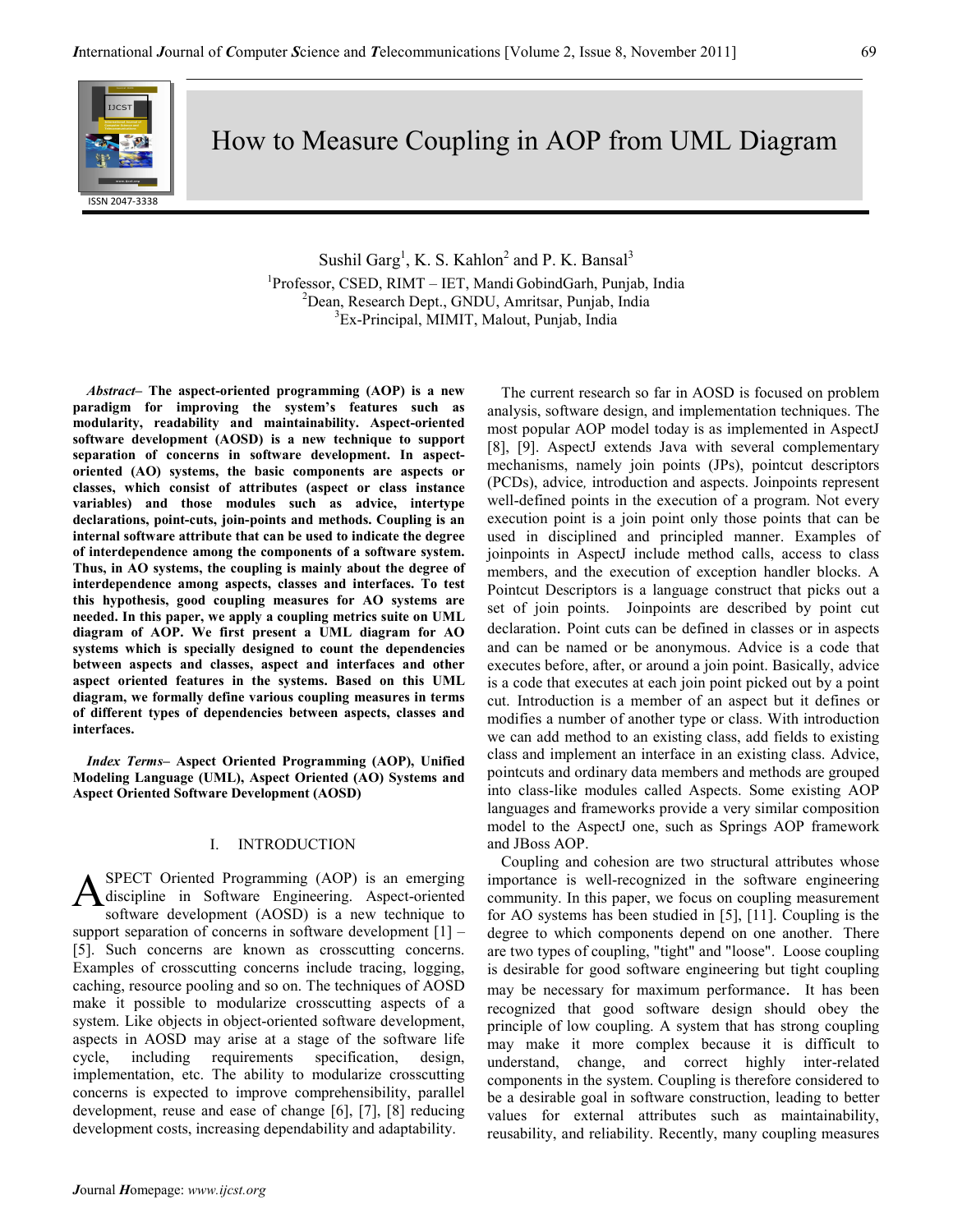and several guidelines to measure coupling of a system have been developed for object-oriented systems [5], [12], [13].

In an aspect-oriented program, the basic unit is an aspect or class. An aspect with its encapsulation of state (attributes) with associated modules such as advice, intertype declarations, pointcuts, and methods (operations) is a significantly different abstraction in comparison to the class within object-oriented software. Thus, in AO systems, the coupling is mainly about the degree of interdependence among aspects and classes, aspect and interfaces and other aspect oriented features. To test this hypothesis, good coupling measures for AO systems are needed. Moreover, in order to measure the coupling of an aspect-oriented system, we should consider different types of interactions between aspects and classes in the system. However, although coupling metrics has been widely studied for object-oriented systems and for AO systems also, but it has not been applied directly to the real aspect oriented system design.

Unified Modeling Language (UML) is the design language most accepted in software engineering, and is considered as a standard. It provides a powerful set of modeling tools for system analysis and design, for the definition of the system architecture, and also for specifying the system behavior. It also provides a set of mechanisms to extend or adapt UML to a specific domain. This extensibility characteristic makes it more suitable [14]. UML extensions for AOSD have been proposed to model the development process at early stages. Several authors have examined the benefits of AOSD modeling: facilitate the implementation stage or the reengineering of existing systems, obtain more reusable and comprehensive components, document early architectural decisions related in general with requirements and maintain their consistency through all the software development stages[15]. So, to better understand the dependency between various components of AOP we make UML diagram at the design phase.

 In this paper, we apply a coupling metrics suite on UML diagram of AOP. We first present a UML diagram for AO systems which is specially designed to count the dependencies between aspects and classes, aspect and interfaces and other aspect oriented features in the systems. Based on this UML diagram, we formally define various coupling measures in terms of different types of dependencies between aspects, classes and interfaces. Because aspect-oriented paradigm significantly different from object-oriented paradigms, we really need to develop a notion of coupling for AO systems, which is an indicator of the degree to which the components in the system interact each other.

We hope that by examining the ideas of the coupling in aspect-oriented systems from several different viewpoints and through independently developed measures, we can have a better understanding of what the coupling is meant in AO systems and the role that coupling plays in the development of quality aspect-oriented software.

This paper is structured as follows: Section 2 briefly introduces the UML diagram for AOP and its notations also, Section 3 defines the coupling metrics for AOP, Section 4 measures coupling from UML in AOP and Section 5 contains Conclusion.

#### II. UML NOTATIONS FOR AOSD

#### A. Introduction to UML

UML is a standard Unified Modeling Language used to create and document software artifacts. It includes many useful ideas and concepts that have their roots in various individual methods and theories. UML provides numerous modeling techniques, including several types of diagrams, model elements, notation and guidelines. These techniques can be used in various ways to model different characteristics of a software system. Key features of UML comprise: support for model refinement, extension mechanisms (stereotypes, tagged values, and constraints), and a language for expressing constraints (known as the object constraint language, OCL).

UML has established itself as a well accepted modeling language that provides adequate support for object-oriented and component-based software development. Basically, there are various possibilities of using UML to model crosscutting concerns in a software system. For instance, join points can be represented in UML as model elements, but their effect can also be shown in different diagram types of UML, e.g., collaboration, sequence and state chart diagrams. Using the UML helps project teams communicate, explore potential designs, and validate the architectural design of the software [15].

#### B. Notations

UML Notations in AOP can be seen from Table 1:

| Concepts                                      | Disciplines                             |                                                                                       |                                   |
|-----------------------------------------------|-----------------------------------------|---------------------------------------------------------------------------------------|-----------------------------------|
|                                               | Requirements                            | Analysis                                                                              | Design                            |
| concern                                       | 0001001100                              | 由<br>< <concern>&gt;</concern>                                                        |                                   |
| candidate<br>aspect<br>(crosscutting concern) | <ccandidate aspect="">&gt;</ccandidate> |                                                                                       |                                   |
| aspect                                        |                                         | Aspect<br><aspect><br/>φï<br/>&lt;<aspect>&gt;<br/>ccaspect&gt;&gt;</aspect></aspect> | Aspect<br>< <aspect>&gt;</aspect> |
| composition                                   |                                         | < <aspect>&gt;</aspect>                                                               | skaspectiva                       |
| weaving                                       |                                         | ó<br>< <weaver>&gt;</weaver>                                                          |                                   |
| join point                                    | $\ll$ match point $\gg$                 |                                                                                       | ecjóin point>><br>÷               |
| advice                                        |                                         | ccaspactoo<br><<br><<<<<<<<<<<<<<<<<<<<<<<<<<<<<<<<                                   | equiritados<br>ecadilizes         |
| pointcut                                      | < <pointcut>&gt;</pointcut>             | celspectos<br>< <pointcut>&gt;</pointcut>                                             | expointants<br>ceations           |
| core class                                    |                                         |                                                                                       | coreclass                         |
| relations<br>concern<br>٠<br>candidate aspect | < <include>&gt;</include>               |                                                                                       |                                   |
| relations aspect - class                      |                                         |                                                                                       | < <crosscut>&gt;</crosscut>       |

Table 1: UML Notations for AOSD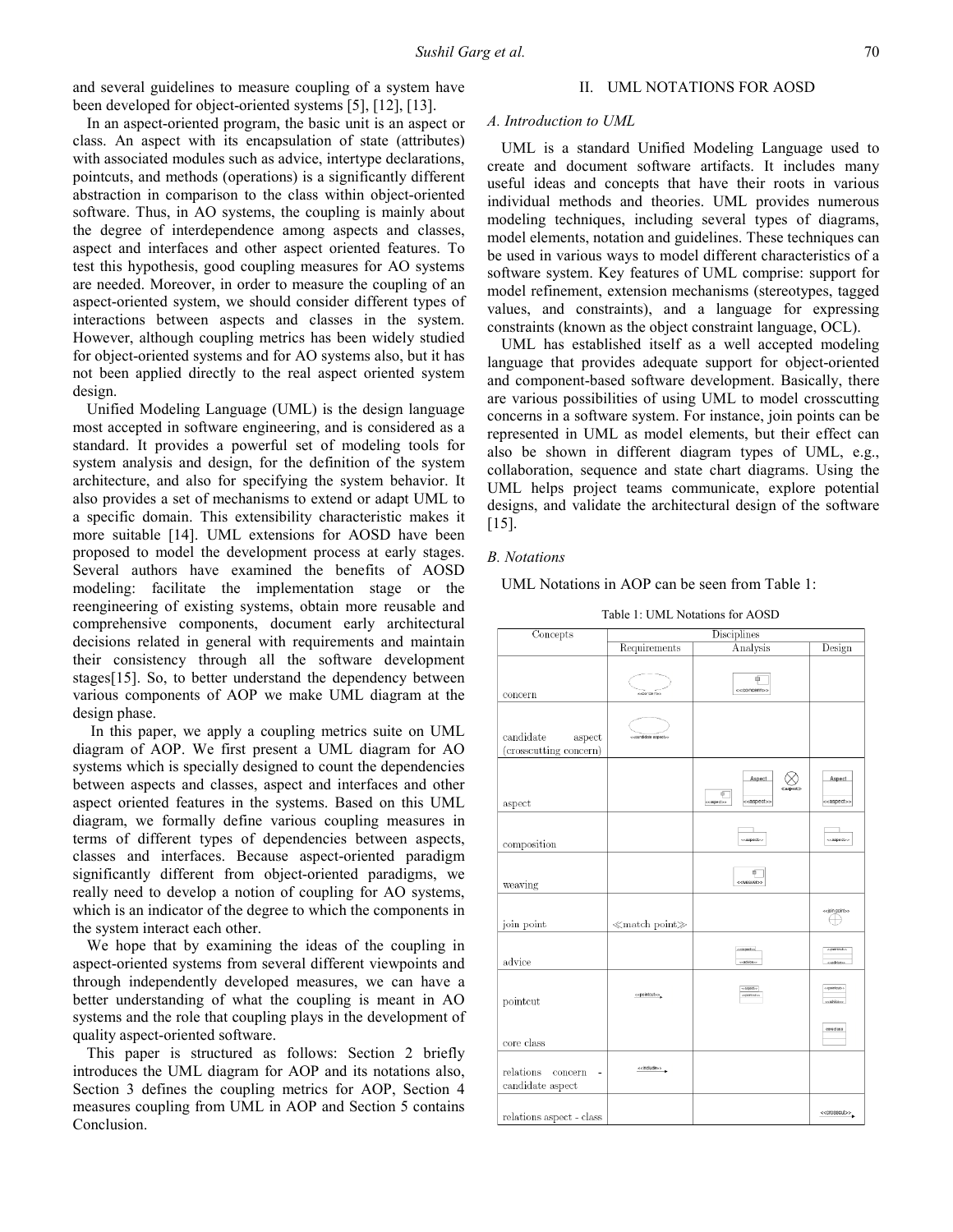# C. Goals of UML

The primary goals in designing of UML are:

- 1. Provide users with a ready-to-use, expressive visual modeling language so they can develop and exchange meaningful models.
- 2. Provide extensibility and specialization mechanisms to extend the core concepts.
- 3. Be independent of particular programming languages and development processes.
- 4. Provide a formal basis for understanding the modeling language.
- 5. Support higher-level development concepts such as collaborations. frameworks, patterns and collaborations, frameworks, patterns and components.
- 6. Integrate best practices.

# D. Why Use UML

- Improve the quality of software.
- Reduce cost and time to market.
- Solve problems like concurrency, replication, security, fault tolerance.

# III. ASPECT ORIENTED (AO) COUPLING METRICS

In this section, the Chidamber and Kemerer's metrics suite is revised. Some of the metrics are adapted or extended, in order to make them applicable to the AOP software. Since the proposed metrics apply both to classes and aspects, in the following the term module will be used to indicate either of the two modularization units. Similarly, the term operation subsumes class methods and aspect advices or introductions [16].

## A. Weighted Operations in Module (WOM)

- $\triangleright$  It counts number of operations in a given module.
- $\triangleright$  WOM captures the internal complexity of a module in terms of the number of implemented functions.
- $\triangleright$  How much time and effort is required to develop the module is predicted by complexity and number of operations involved in the module.
- $\triangleright$  Modules with large numbers of operations are likely to be more application specific, limiting the possibility of reuse.

# B. Depth of Inheritance Tree (DIT)

- $\triangleright$  Depth of inheritance of a class is its depth in the inheritance tree, if multiple inheritances is involved. It is the length of the longest path from a given module to the class/aspect hierarchy root.
- $\triangleright$  The deeper a module is in the hierarchy, the greater the number of operations it is likely to inherit, making it more complex to predict its behavior.
- $\triangleright$  Deeper trees constitute greater design complexity, since more operations and modules are involved.
- $\triangleright$  The deeper a particular module is in the hierarchy, the greater the potential reuse of inherited operations.

C. Number of Children (NOC)

- $\triangleright$  NOC is the number of immediate sub-classes or subaspects of a given module. The number of children of a module indicates the proportion of modules potentially dependent on properties inherited from the given one.
- $\triangleright$  Greater the number of children then greater the reuse due to inheritance.
- $\triangleright$  If a module has a large number of children, it may be a case of misuse of sub-classing.
- $\triangleright$  If a module has a large number of children, it may require more testing of the operations in that module.

## D. Coupling on Advice Execution (CAE)

- $\triangleright$  It is the number of aspects containing advices possibly triggered by the execution of operations in a given module.
- $\triangleright$  There is an (implicit) dependence of the operation from the advice. Thus, the given module is coupled with the aspect containing the advice and a change of the latter might impact the former.
- $\triangleright$  This kind of coupling is absent in OO systems.

# E. Coupling on Method Call (CMC)

- $\triangleright$  It is the number of modules or interfaces declaring methods that are possibly called by a given module.
- $\triangleright$  If we use high number of methods from many different modules indicates that the function of the given module cannot be easily isolated from the others. High coupling is associated with a high dependence from the functions in other modules.
- $\triangleright$  Examples, constructor calls are counted as a method call, calls from introduced methods are counted as a call from aspect, introduced method calls are counted as an aspect's member calls.

# F. Coupling on Field Access (CFA)

- $\triangleright$  It is the number of modules or interfaces declaring fields that are accessed by a given module.
- $\triangleright$  CFA measures the dependences of a given module on other modules, but in terms of accessed fields.
- $\triangleright$  In OO systems this metric is usually close to zero, but in AOP, aspects might access class fields to perform their function.
- $\triangleright$  Examples, field access from introduced methods are counted as a access from aspect, access to introduced fields are counted as an access to aspect's fields.

## G. Response for a Module (RFM)

- $\triangleright$  In this, the number methods and advices potentially executed in response to a message received by a given module.
- $\triangleright$  The main reason to apply it to AOP software is associated with the implicit responses that are triggered whenever a pointcut intercepts an operation of the given module.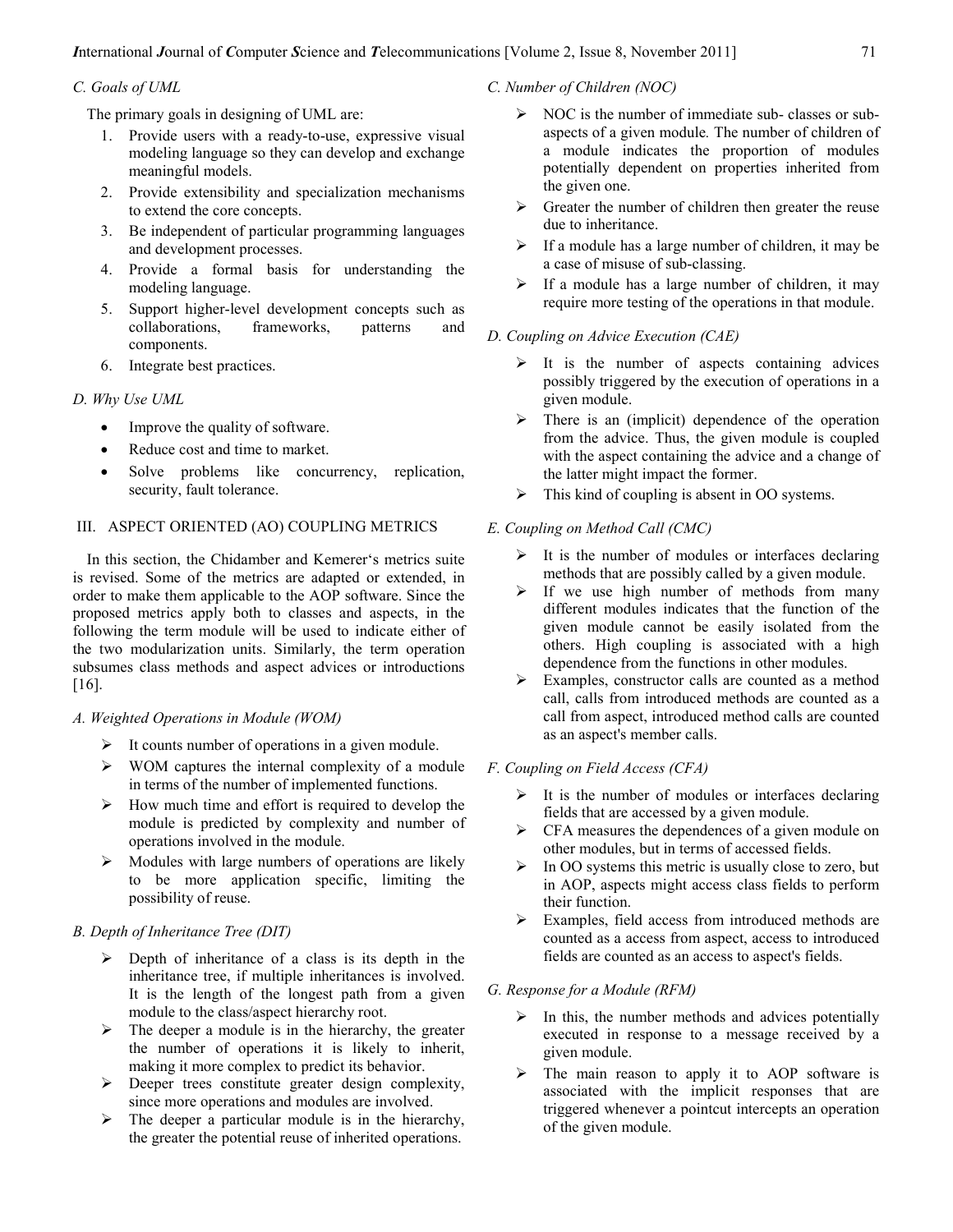- $\triangleright$  If a large number of methods can be invoked in response to message, the testing & debugging of the module becomes difficult.
- $\triangleright$  The larger the number of methods that can be invoked from a class, the greater the complexity of the class.

## H. Coupling between Modules (CBM)

- $\triangleright$  It is the number of modules or interfaces declaring methods or fields that are possibly called or accessed by a given module.
- $\triangleright$  This is a combination of CFA and CMC metrics.

## I. Crosscutting Degree of an Aspect (CDA)

- $\triangleright$  It is the number of modules affected by the pointcuts and by the introductions in a given aspect.
- $\triangleright$  This is a brand new metric, specific to AOP software.
- $\triangleright$  This gives an idea of the overall impact an aspect has on the other modules.

## III. MEASURING COUPLING FROM UML DIAGRAM IN AOP

We next apply our coupling metrics that are define in section 3 on UML diagram that is made in aspect oriented systems. Our metrics focuses on coupling caused by dependencies that occur between aspect and class, aspect and interfaces and other aspect oriented features in an AO system. In the following, Figure 1, we describe the types of dependencies between various aspect oriented features through UML diagram.

In this section, the weaving mechanism of AspectJ is implemented in the UML. A new UML relationship is introduced to denote the relationship between aspects and their base classes [17].

 The basic subject/observer protocol is designed as an abstract aspect, named SubjectObserverProtocol that crosscuts two interfaces, named Subject and Observer (see Figure 1, upper part). The interfaces specify operations that entities participating in the subject/observer protocol have to provide. These operations (named *addObserver*, *removeObserver*, getObservers, getData, setSubject, getSubject, and update) are not implemented by the interfaces, though. Instead, they are implemented by the aspect by means of introductions, named Subject and Observer. Further, the aspect specifies an after advice (given the "pseudo" identifier "advice  $id01$ ") that implements the notification of observers and gets executed after a join point contained in the pointcut stateChanges is reached. That pointcut, though, is left undefined (i.e., "abstract") by the abstract aspect SubjectObserverProtocol and must be designated to a concrete set of join point of a particular application domain by a concrete aspect. This is accomplished by the concrete aspect SubjectObserverProtocolImpl that applies the subject/observer protocol implemented by the abstract aspect SubjectObserverProtocol to the classes Button and ColorLabel.

To do so, the concrete aspect specifies a pointcut that designates all call join points related to invocations of the click



Fig. 1. Aspect Oriented Design Model

 operation of a Button object. Besides that, the concrete aspect specifies that the *Button* class implements the *Subject* interface and that the ColorLabel class implements the Observer interface by means of its introductions Button and ColorLabel. The crosscutting effects of aspects on their base classes are visualized by the «crosscut» relationships that represent the weaving mechanism. This relationship is explained in [17].

 Now we apply the coupling metrics on UML diagram of AOP for measuring the interdependency between the various aspect oriented features. This determines that which component or class or aspect is how much coupled to other component in AO systems. Our coupling metrics are defined on counting, for each aspect, the number of dependencies between aspect and classes, aspect and interfaces etc. This can be determined through Table 2.

Table 2: AOP Metrics for Aspect Oriented Design Model

| <b>COUPLING METRICS</b> | <b>COUPLING VALUES</b> |
|-------------------------|------------------------|
| <b>WOM</b>              | 15                     |
| <b>DIT</b>              | $\Omega$               |
| <b>NOC</b>              | $\overline{2}$         |
| <b>CAE</b>              |                        |
| <b>CMC</b>              | 4                      |
| <b>CFA</b>              | 4                      |
| <b>RFM</b>              | 11                     |
| <b>CBM</b>              | 4                      |
| <b>CDA</b>              | $\mathfrak{D}$         |